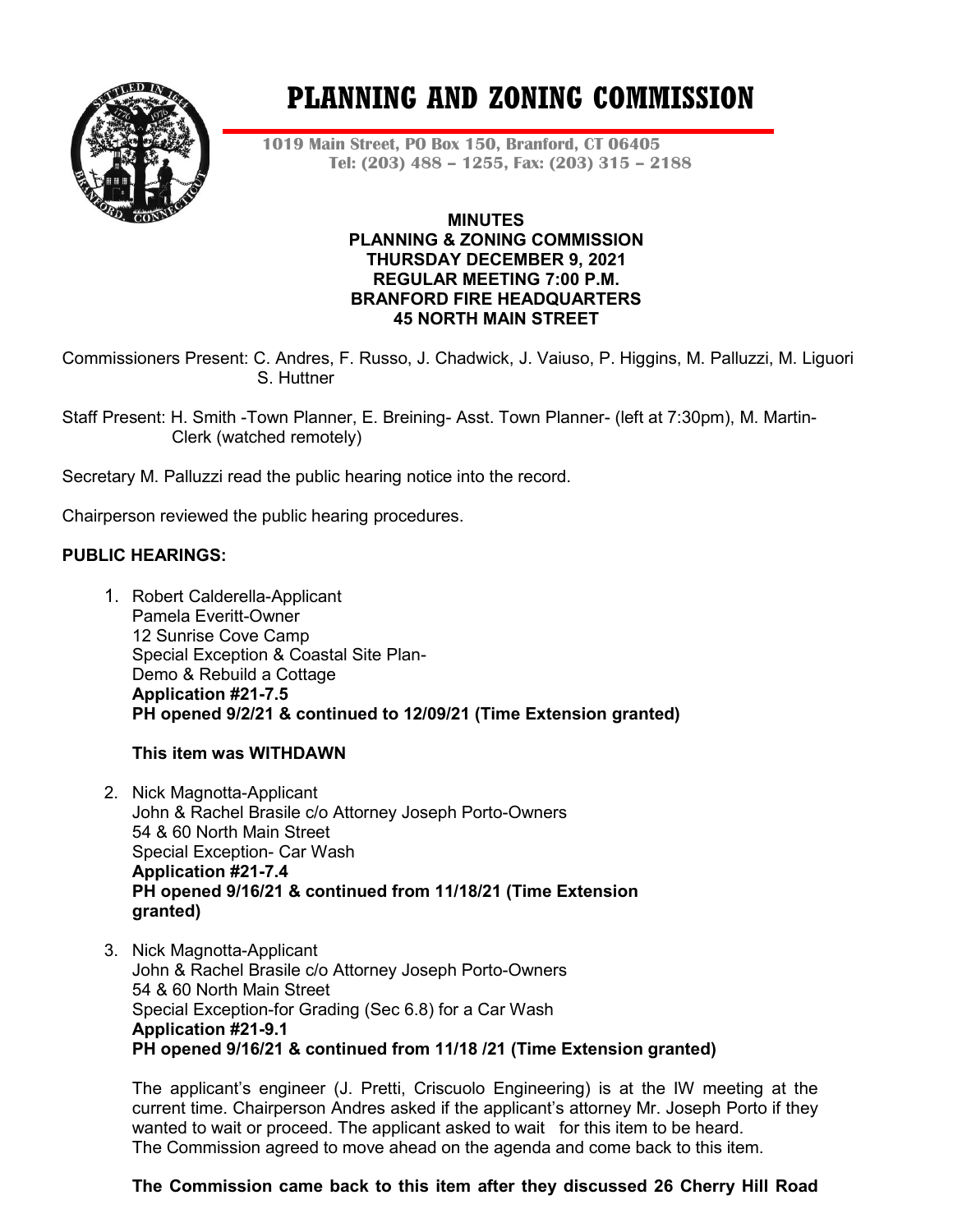#### **applications.**

Attorney Joseph Porto (Hamden) represented the applicant and spoke first. He noted that J. Pretti (Criscuolo Engineering) attended the IW meeting that night and received an approval (verbally). He then gave a brief overview of the application. He noted that revised plans were submitted.

The Commission asked a few questions.

Neal Linsky (Transportation Planner) verified his credentials and said everything he stated at the last hearing is still relevant.

J. Pretti (Criscuolo Engineering) gave some comments and noted that they spoke with the Fire Chief after they revised the plans and the Fire Chief was pleased with the revised plans and felt the Fire Headquarters would not be impacted at all by the Car Wash.

PUBLIC INPUT:

1. Jaycee Wyatt- She is against this project and had a petition with her (with 26 signatures) which she submitted.

**Chairperson Andres closed the Public Hearing**. He noted the Commission will not be acting on this application tonight. The IW approval letter needs to be completed.

4. BC Investment Property LLC, c/o Bruno Ciccone-Applicant & Owner 175 Cherry Hill Road 11 Lot ReSubdivision **Application #21-8.1 A/R 9/2/21 & PH continued from 11/18/21 (Time Extension granted)**

The applicant has requested the public hearing be continued without testimony to the January 6, 2022 meeting. The applicant offered a 65 day time extension and the Commission accepted it.

- 5. Cherry Hill Estates, LLC c/o Joe Mineri-Applicant & Owner 26 Cherry Hill Road PDD/Master Plan Amendment Modification **Application #21-10.3 A/R 10/21/21 & PH set for 12/9/21**
- 6. Cherry Hill Estates, LLC c/o Joe Mineri-Applicant & Owner 26 Cherry Hill Road Special Exception Modification-Grading (Sec 6.8) **Application #21-10.4 A/R 10/21/21 & PH set for 12/9/21**
- 7. Cherry Hill Estates, LLC c/o Joe Mineri-Applicant & Owner 26 Cherry Hill Road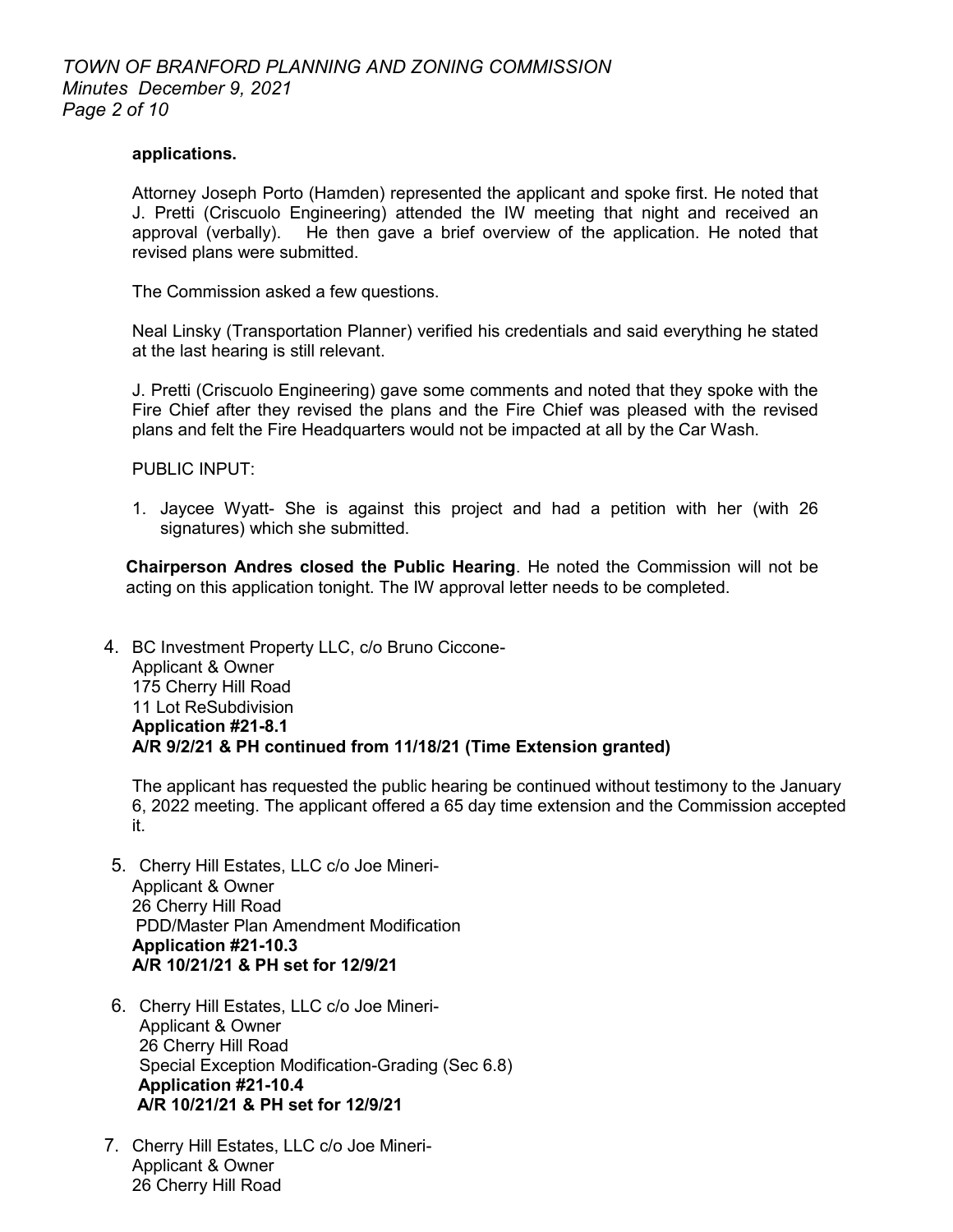*TOWN OF BRANFORD PLANNING AND ZONING COMMISSION Minutes December 9, 2021 Page 3 of 10*

> Site Plan Modification-Multi Family Residential **Application #21-10.5 A/R 10/21/21 & PH set for 12/9/21**

The three applications were discussed together.

Attorney Bernard Pellegrino spoke first giving a brief review of these applications. He said only minimal blasting was needed to reduce the slope but this caused the slope in the back to be reconfigured for a 3-1slope. They have revised the plans accordingly to include the new retaining wall which is needed in the back.

John Milone (SLR Consulting) spoke representing the applicant and displayed the site plan.

#### PUBLIC INPUT:

- 1. Matt Radolsky-(President of Historical Society)-He noted the Harrison House property abuts this property and they have been involved with this project for a long time. They are glad that there was no blasting that occurred since the Harrison House is almost 300 years old. He questioned whether the material used for the wall could be modified. He noted the garden wall that's behind the Harrison House as an example that they may use.
- 2. Stanley Konesky (17 Lincoln Ave) He asked whether there was minimum blasting or not. He heard conflicting information. He noted that if blasting was going to occur, permits had to be filed and pre blast surveys needed to be done. He said over the past 5 months he has gotten water in his basement which he never had before. He is concerned. He also said no one came around to his house for a pre blast survey. Was there blasting at the site or not? He is a neighbor.
- 3. Jaycee Wyatt- She said she was a witness to the blasting at the Aldi site and she felt it in her car and when she went home the pictures that were on her wall were on the floor. She wanted to note that because maybe the issue he's having is from the Aldi blasting, not this project blasting. She talked of the stone wall and noted there are options for the face of the wall that can match what you're doing.

The applicant responded to some of the public comments. Attorney Pellegrino confirmed with Mr. Mineri that there was no blasting at the site. He apologized for the misunderstanding.

The Commission had a few questions.

Chairperson Andres closed the Public Hearing.

The Commission then discussed the Application #21-7.4 & 21-9.1 (Car Wash Applications).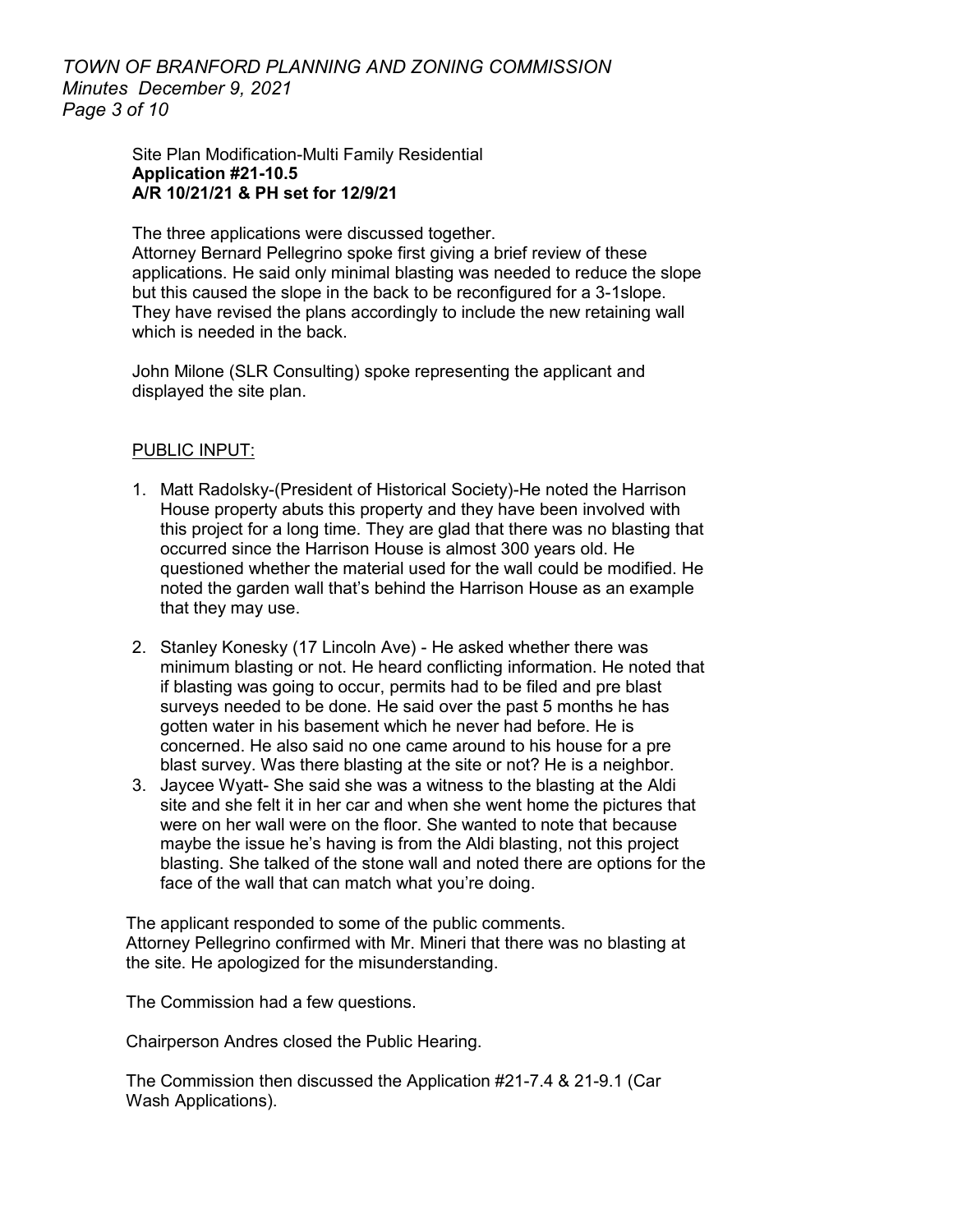*TOWN OF BRANFORD PLANNING AND ZONING COMMISSION Minutes December 9, 2021 Page 4 of 10*

8. Planning & Zoning Commission- Applicant Zoning Regulation Amendment Moratorium-Cannabis Establishments For twelve (12) months in all zoning districts **Application #21-11.3 A/R 11/18/21, PH set for 12/9/21**

H. Smith gave a brief overview of this application.

PUBLIC INPUT;

- 1. Nick Tamberino-(Founder of Blue Point Dispensary, Branford) spoke and said he was approved in 2013 and has been in operation since 2014 and has had no issues. He is committed to running a professional business.
- 2. Attorney Pat Sullivan (representing Nick Tamberino) Said she is present for any questions from the commission and noted that Blue Point Dispensary welcomes the opportunity to become a hybrid dispensary.

The Commission took a 10 minute break at 8:14 p.m.

## **MINUTES: 11/18/2021**

**F. Russo made a motion to approve the 11-18-21 meeting minutes. M. Palluzzi seconded the motion which passed unanimously.**

## **CORRESPONDENCE:**

Correspondence regarding Cell Tower Equipment swap at 120 Brushy Plain Road.

# **RETURN TO TABLE:**

1. Cherry Hill Estates, LLC c/o Joe Mineri-Applicant & Owner 26 Cherry Hill Road PDD/Master Plan Amendment Modification **Application #21-10.3 A/R 10/21/21 & PH set for 12/9/21**

#### **J. Chadwick made a motion to approve the Application with the Finding and Condition below and an effective date of 12-24-21.**

## FINDING:

1. In issuing this approval the Commission finds that the Plan of Conservation & Development has been considered and that the application is in accordance with the Comprehensive Plan.

## CONDITIONS:

1. Any Site Plan or associated approval issued subsequent to the approval may include provisions for submittal of certifications of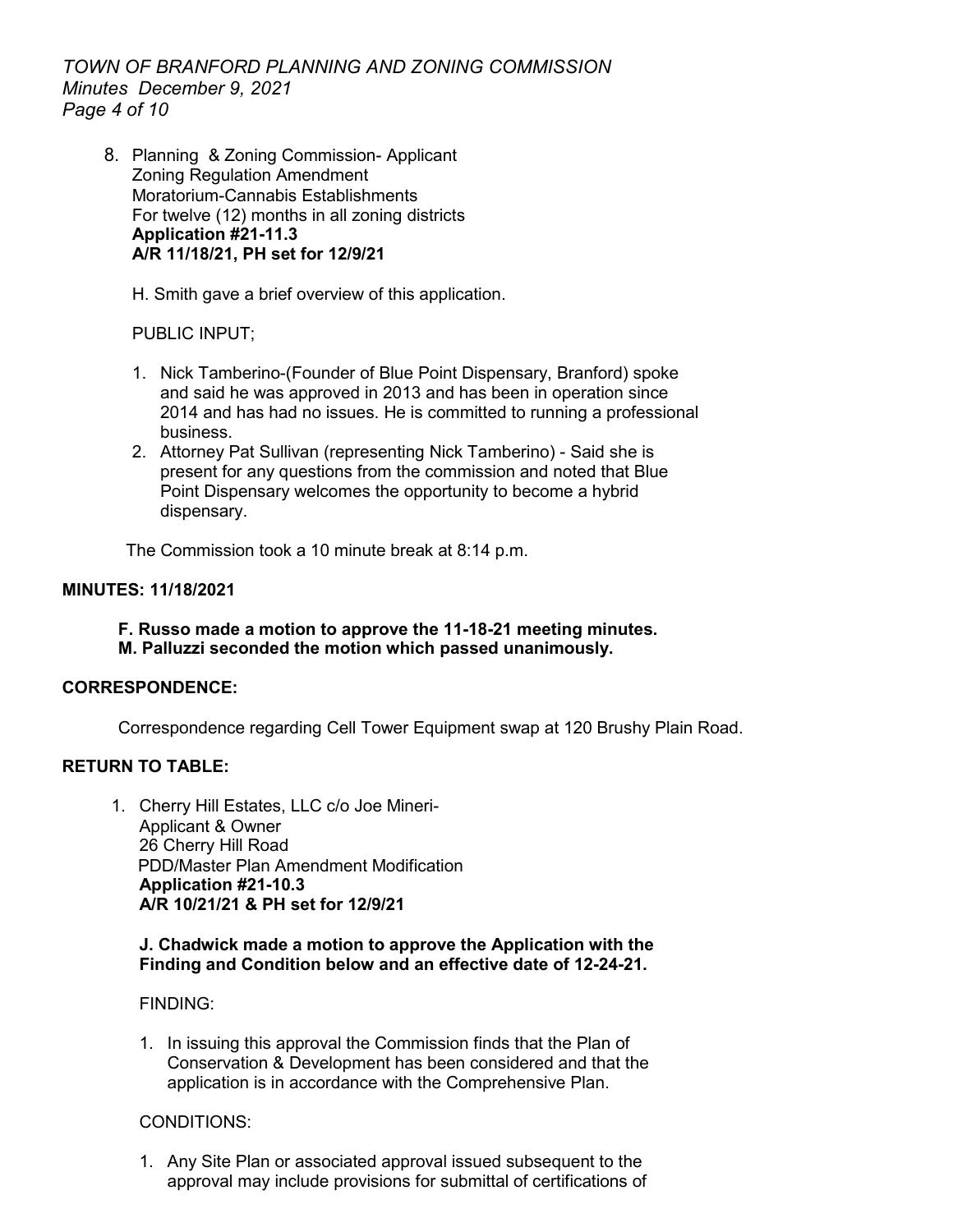inspections (by appropriate certified individuals to be approved by the Town Engineer) of the stages of fill (lifts) and their compaction as specified on the plans submitted for Site Plan.

2. Any conditions of previous approvals shall be considered modified as that may be considered necessary to address any conflicts between them and the substitution of a retaining wall and earthen slope as shown on the plans submitted with this and the associated PDD Site Plan/Special Exception modification application.

## **M. Palluzzi seconded the motion which passed unanimously.**

2. Cherry Hill Estates, LLC c/o Joe Mineri-Applicant & Owner 26 Cherry Hill Road Special Exception Modification-Grading (Sec 6.8) **Application #21-10.4 A/R 10/21/21 & PH set for 12/9/21**

#### **J. Vaiuso made a motion to approve Application #21-10.4 and #21-10.5 with the conditions below with an effective date of 12-25-21.**

- 1. All conditions and provisions from the Site Plan (PDD) and Special Exception approval issued 1/17/2019 (effective 2/1/2019) not modified by this approval shall remain in full force and effect.
- 2. Make the following changes to the Resolution approving Application #18-8.5 on 1/17/2019 (effective 2/1/2019):
	- a. Add the following to the end of Condition (9) b "unless no blasting is proposed or undertaken."
	- b. All the following to the end of Condition (10) b "unless no blasting was undertaken."
	- c. Replace the current wording of Condition (10) c with the following: "The submittal of final inspection reports and documentation of the results of the compaction testing as specified in notes numbered 1-5 under the "Recommended Retaining Wall Backfill Inspection Intervals' heading noted on Sheet SD-6 of the plans entitled "Site Details- Sterling Ridge Estates-26 Cherry Hill Road-Branford, Connecticut" as prepared by Milone & MacBroom of Cheshire Conn. Dated October 7, 2021, last revised 11/1/21 as well as a final certification that the retaining wall and earthen slope was constructed as proposed on Sheet SD-6 and in the location shown on Sheet GR of the same set of plans as also last revised on 9/17/21. Said inspections may be performed by an individual other than a licensed professional engineer upon the submittal of a written statement from the Town Engineer to the Zoning Enforcement Officer stating that said individual is suitably qualified and experienced."
	- d. Add a new Condition (16) as follows:" The inspection intervals noted as "recommended" on Sheet SD-6 referenced above are made a requirement of this approval with construction of the proposed retaining wall and adjacent earthen slopes to be completed as proposed and shown on Sheets SD-6 and GR as referenced above."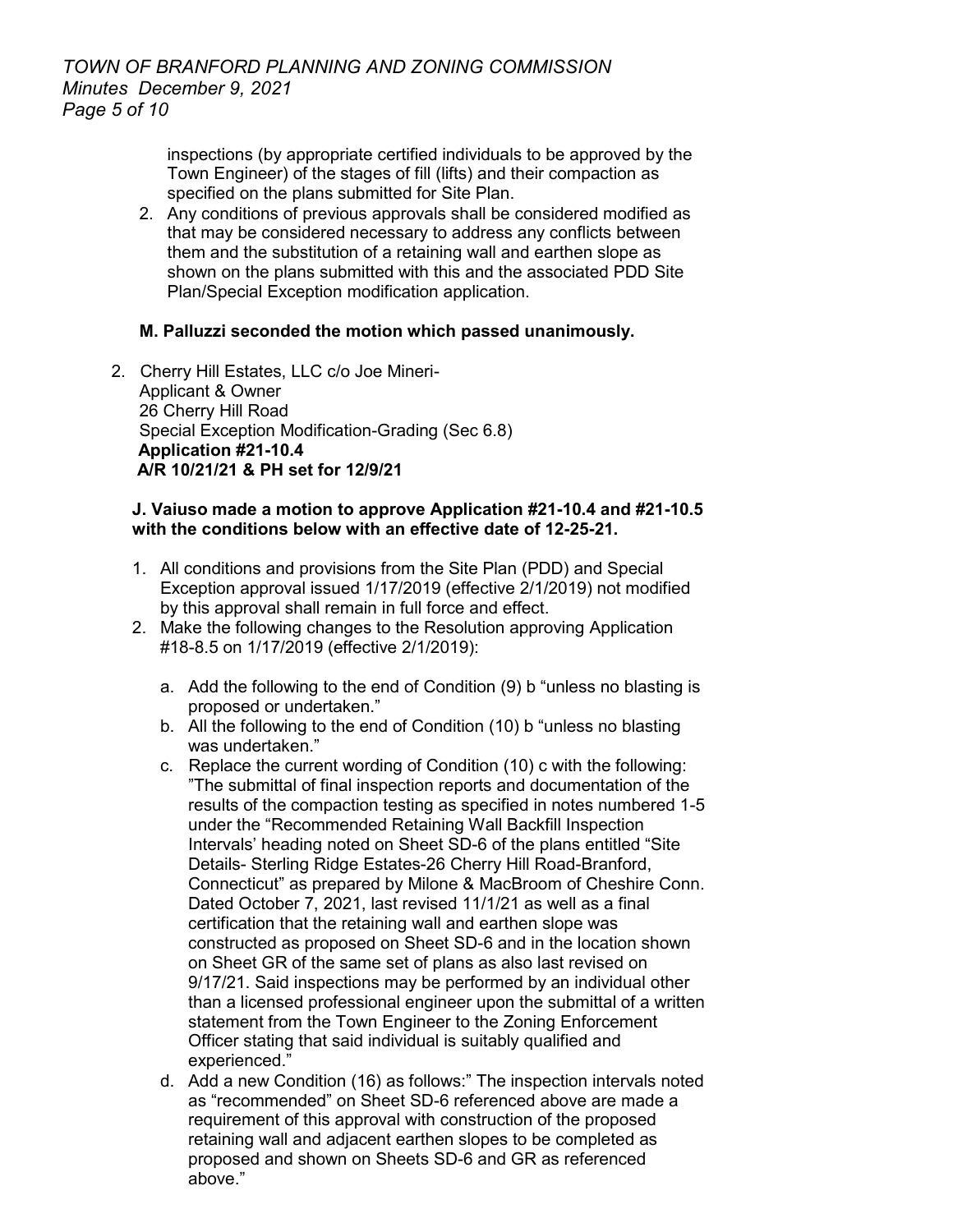*TOWN OF BRANFORD PLANNING AND ZONING COMMISSION Minutes December 9, 2021 Page 6 of 10*

#### **F. Russo seconded the motion which passed unanimously.**

3. Cherry Hill Estates, LLC c/o Joe Mineri-Applicant & Owner 26 Cherry Hill Road Site Plan Modification-Multi Family Residential **Application #21-10.5 A/R 10/21/21 & PH set for 12/9/21**

The three Cherry Hill Applications were discussed together. H. Smith reviewed the Resolutions.

4. Planning & Zoning Commission- Applicant Zoning Regulation Amendment Moratorium-Cannabis Establishments For twelve (12) months in all zoning districts **Application #21-11.3 A/R 11/18/21, PH set for 12/9/21**

**M. Palluzzi made a motion to approve Application #21-11.3 effective on December 24, 2021 to establish a twelve month moratorium on applications and approvals for Cannabis Establishments, as defined in Public Act 21-1 and changes proposed to the Zoning Regulations by this application, starting on the effective date of this approval based on findings that the Plan of Conservation and Development has been considered and that the proposed amendments are in accordance with the Comprehensive Plan and are consistent with the goals and policies of the Coastal Management Act.** 

## **F. Russo seconded the motion which passed unanimously.**

#### **OLD BUSINESS:**

1. Branford Summit Apartments LLC c/o Frank Vigliotti-Applicant & Owner 5 & 13 Summit Place Zoning Map Amendment –To add to the Commerce Park (CP) Zone Incentive Housing Overlay Zone (IHOD) designation to properties at above addresses. **Application #21-9.2 PH closed on 11/18/21**

**M. Palluzzi made a motion to approve the Application with an effective date of 12-24- 21.**

**J. Chadwick seconded the motion which passed unanimously.** 

2. Branford Summit Apartments LLC c/o Frank Vigliotti-Applicant & Owner 5 & 13 Summit Place Special Exception-Multi-Family IHOD Development **Application #21-9.3 PH closed on 11/18/21 (Time Extension granted)**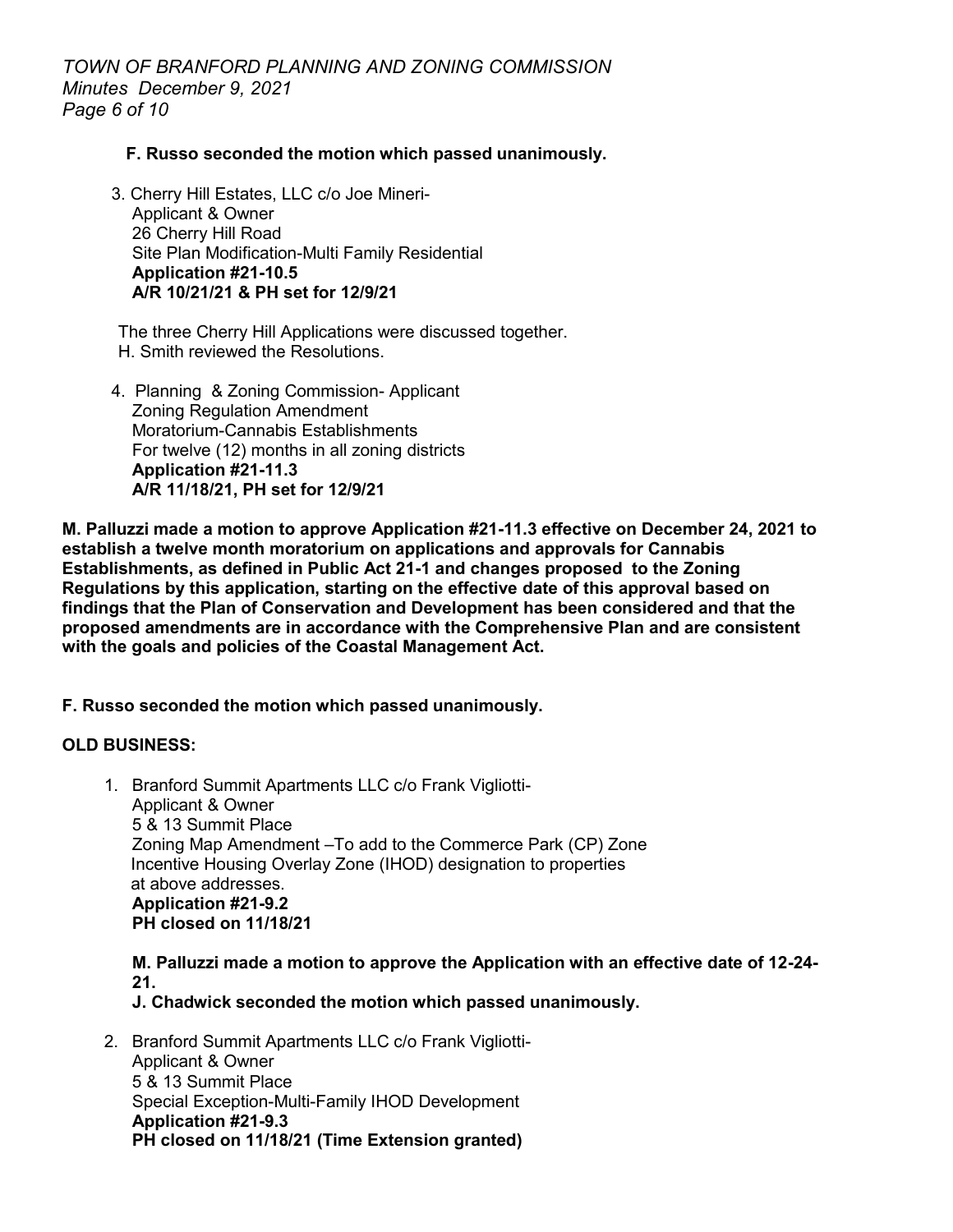*TOWN OF BRANFORD PLANNING AND ZONING COMMISSION Minutes December 9, 2021 Page 7 of 10*

3. Branford Summit Apartments LLC c/o Frank Vigliotti-Applicant & Owner 5 & 13 Summit Place Special Exception for Grading (Section 6.8) associated with IHOD Multi-Family Development **Application #21-9.5 PH closed on 11/18/21**

#### **M. Palluzzi made a motion to approve Application #21-9.3 and #21-9.5 with conditions and an effective date of 12-25-21.**

## **NEW BUSINESS:**

- 1. Goodsell Point, LLC c/o Sal Marottoli-Applicant & Owner 61, 65-71, 67 & 73 Goodsell Point Rd Site Plan/CAM - Mixed Use Development – (Marina & Residential) **Application #21-10.9 A/R 11/4/21**
- 2. Goodsell Point, LLC c/o Sal Marottoli-Applicant & Owner 61, 65-71, 67 & 73 Goodsell Point Rd Special Exception for Grading (Section 6.8) for a Mixed Use Development – (Marina & Residential) **Application #21-10.10 A/R 11/4/21**

Public Hearing date will be set by Staff.

3. 61 Burban Associates LLC,c/o Joseph Iamunno (Manager)- Applicant & Owner 61 Burban Drive PDD/Master Plan-Multi-Family Residential Development **Application #21-11.4 A/R 11/18/21**

Public Hearing date will be set by Staff.

4. 61 Burban Associates LLC, c/o Joseph Iamunno (Manager)- Applicant & Owner 61 Burban Drive Site Plan – Multi-Family Residential Development **Application #21-11.5 A/R 11/18/21**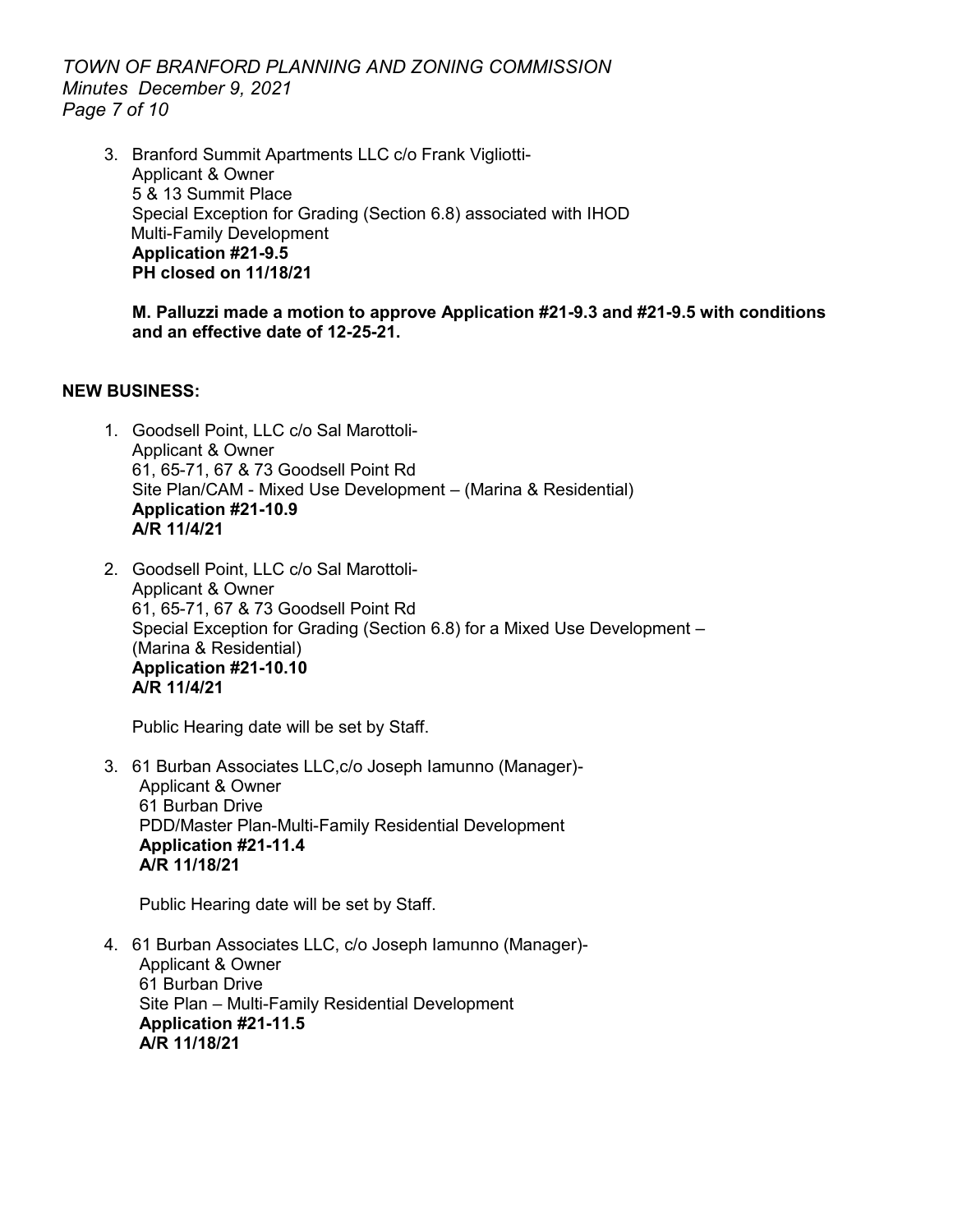# *TOWN OF BRANFORD PLANNING AND ZONING COMMISSION Minutes December 9, 2021 Page 8 of 10*

5. Branford Land Development LLC c/o Ed Crowley-Applicant & Owner- 5 Indian Neck Avenue Marine Systems Inc. c/o Christopher Anderson-Applicant & Owner- 50 Maple Street 5 Indian Neck Ave & 50 Maple Street Site Plan Modification-Conversion of Office space to kitchen & add Patio **Application #21-11.7 A/R 11/18/21**

Attorney Greg Burton represented the applicant and reviewed the application. He explained the application has 2 items: one is a kitchen expansion and the other is patio expansion.

Joe Sepot (Architect) displayed plans.

The Commission asked some questions and had a discussion.

After some debate, Attorney Burton withdrew the second part of the application that was for the patio expansion. They will proceed with the kitchen expansion only.

**J. Chadwick made a motion to waive the soil and sedimentation control plans and detailed site plans for the kitchen space.** 

**J. Vaiuso seconded the motion which passed unanimously.**

**J. Chadwick made a motion to approve the kitchen expansion. F. Russo seconded the motion which passed unanimously.** 

- 6. FSI Acquisitions LLC c/o John Knuff-Applicant Zoning Regulation Amendment Amend 6.6E to add BL-HR (BL- Hybrid Rear) zone to table **Application #21-11.8 A/R 11/18/21 & PH to be set**
- 7. FSI Acquisitions LLC c/o John Knuff-Applicant Hamilton Branford LLC-owner of 81-111 Commercial Pkwy 49 Commercial Pkwy LLC-owner of 49 Commercial Pkwy 81-111 Commercial Pkwy & 49 Commercial Pkwy Special Exception- Grading (Section 6.8) **Application #21-11.9 A/R 11/18/21 & PH to be set**
- 8. FSI Acquisitions LLC c/o John Knuff-Applicant Hamilton Branford LLC-owner of 81-111 Commercial Pkwy 49 Commercial Pkwy LLC-owner of 49 Commercial Pkwy 81-111 Commercial Pkwy & 49 Commercial Pkwy Special Exception- Warehouse Distribution, E-commerce & Fulfillment Centers **Application #21-11.10**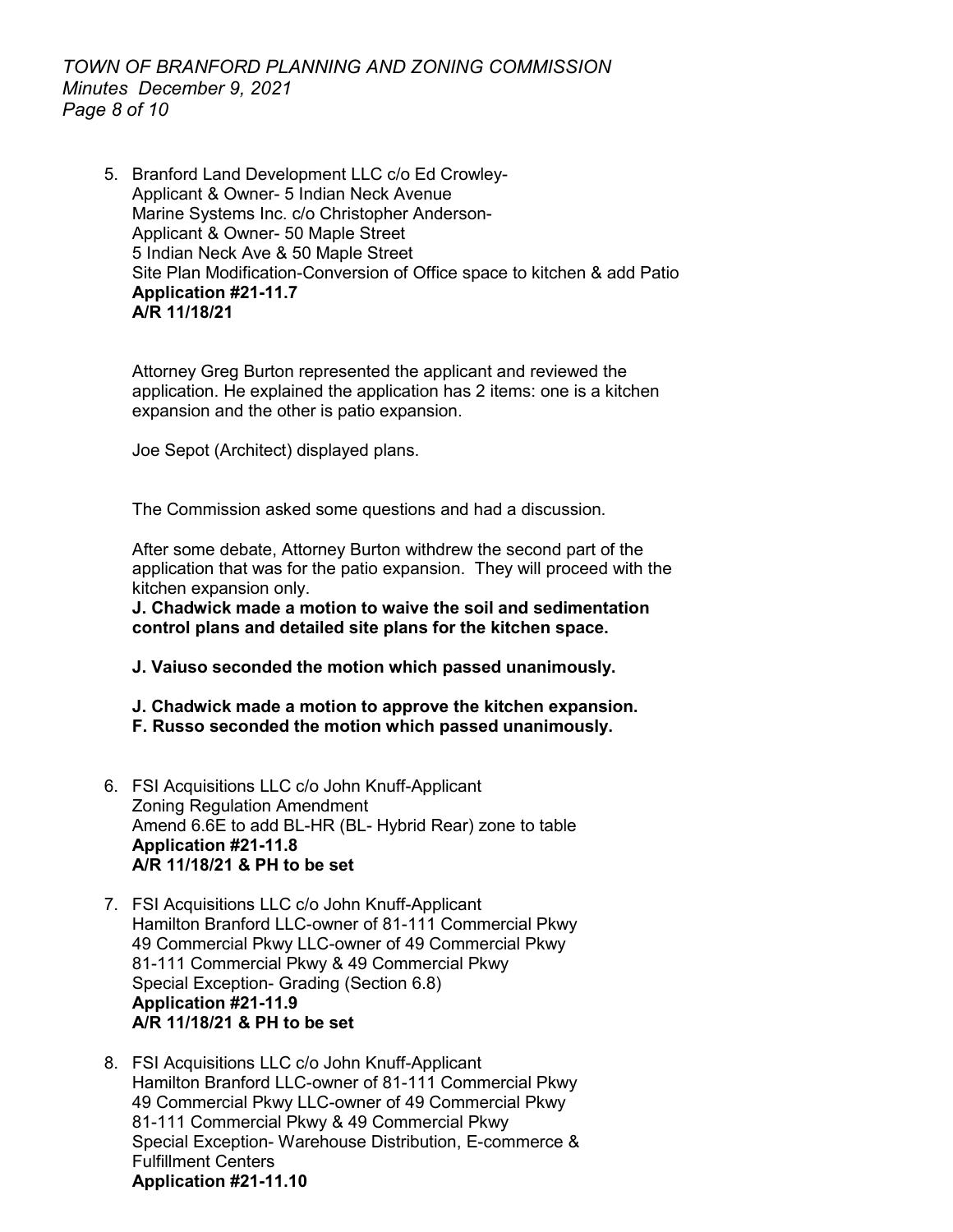#### **A/R 11/18/21 & PH to be set**

These three applications were discussed together. H. Smith said the Town Engineer recommended a peer review for Traffic information.

#### **M. Palluzzi made a motion to request a Peer Review. J. Chadwick seconded the motion which passed unanimously.**

- 9. 119 Montowese LLC c/o Elena Cahill-Applicant & Owner 119 Montowese Street Special Exception & Coastal Site Plan-Business Office Space **Application #21-11.11 A/R 11/18/21 & PH to be set---WITHDRAWN**
- 10. Corey Stoll & Nadia Bowers Lovejoy-Applicants & Owners 4 Tyler Avenue Special Exception Modification & Coastal Site Plan-Single Family Residence **Application #21-12.1 To be A/R & PH to be set**
- 11. Sound Real Estate LLC, c/o Dan Merriam- Applicant 45 Rose Hill Road LLC, c/o Paul Santa Barbara-Owner 45 Rose Hill Road Special Exception- Car Storage Lot **Application #21-12.4 To be A/R & PH to be set**
- 12. 375 Metro LLC, c/o Robert Smith- Applicant & Owner 367,373-375 & 377,383 East Main Street PDD/Master Plan –Mixed Use Development **Application #21-12.5 To be A/R & PH to be set**
- 13. 375 Metro LLC, c/o Robert Smith- Applicant & Owner 367,373-375 & 377,383 East Main Street Special Exception- Grading (Section 6.8) **Application #21-12.6 To be A/R & PH to be set**
- 14. 375 Metro LLC, c/o Robert Smith- Applicant & Owner 367,373-375 & 377,383 East Main Street Site Plan- Mixed Use Development **Application #21-12.7 To be A/R & PH to be set**